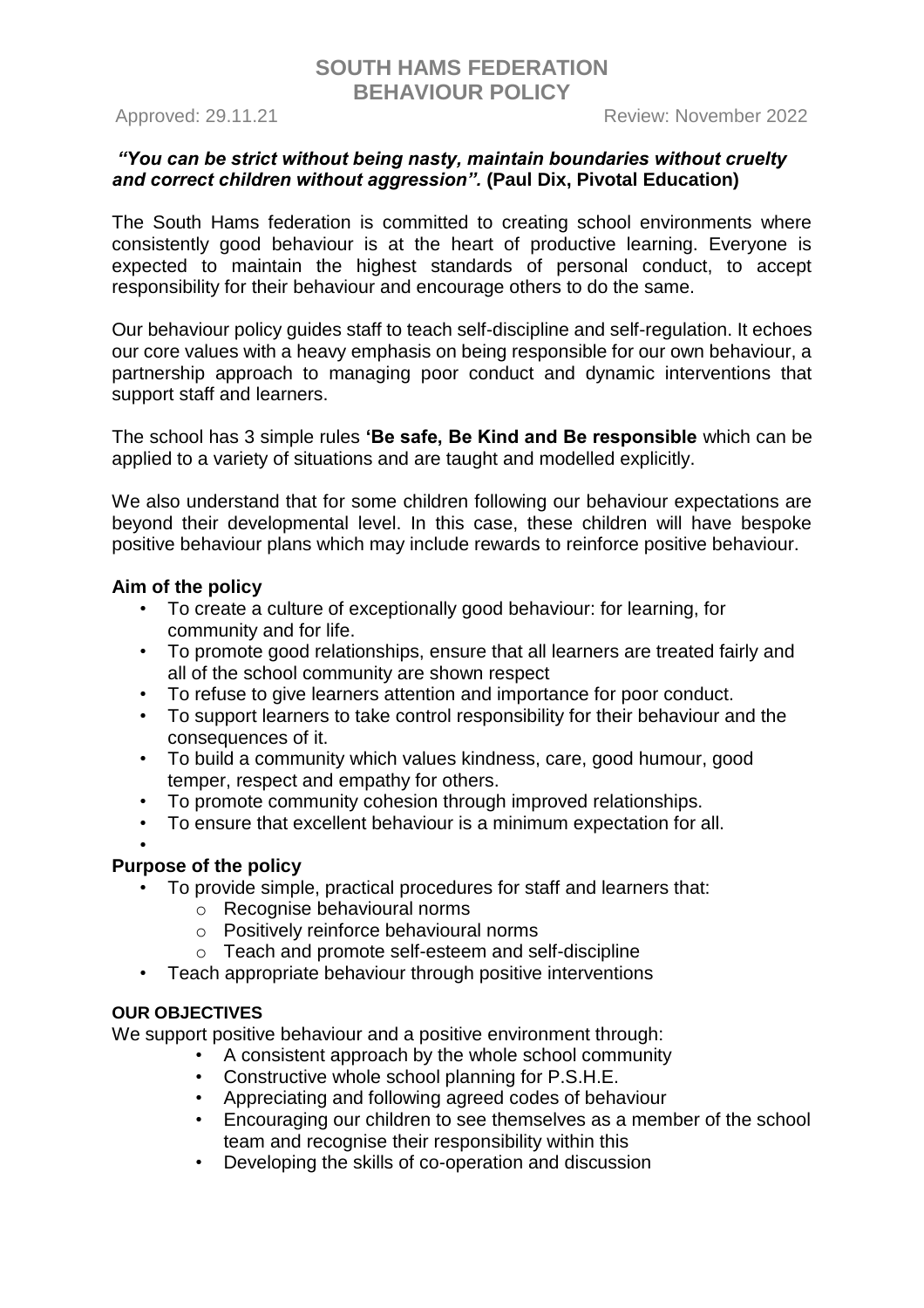Approved: 29.11.21 Review: November 2022

- Encouraging everyone to take care of and have respect for their own and each other's belongings
- Encouraging everyone to take pride in our environment
- Having a positive and consistent approach to playtimes and lunchtimes
- Creating a stimulating classroom environment
- Providing clear and positive learning experiences fairly and consistently<br>• Offering a broad and balanced curriculum that is well prepared.
- Offering a broad and balanced curriculum that is well prepared, planned and stimulating to each child

## **HANDS AND FEET RULE**

In our classrooms, assembly and especially on our playgrounds we encourage children to keep their hands and feet to themselves. This rule discourages punching, kicking, pulling, tripping up and play fighting. This rule is revisited regularly with the children.

## **SWEARING RULE**

Swearing is totally unacceptable. A child who is heard to swear will be referred to a senior member of staff immediately.

## **A UNIQUE CHILD**

School acknowledges that children will have had a range of different experiences during the lockdown period which may have an impact on their behaviour presentation upon return to school. Some may present with frustration as a result of being isolated from friends or having missed a significant event or experience. Others may have experienced bereavement or loss or another, real or perceived, traumatic episode. For many, the process of re-engagement with learning and the school community, under unusual circumstances, may require some additional input and encouragement.

As a result of these varied experiences children may present with behaviour that is not usual, this may include:

- Anxiety; lack of confidence
- Challenging behaviour; fight or flight response
- Anger; shouting, crying
- Hyperactivity and difficulties maintaining attention

• For some children, including those with attachment concerns or SEN, and especially those with autism, the change in routines and lack of familiarity will require additional adjustment.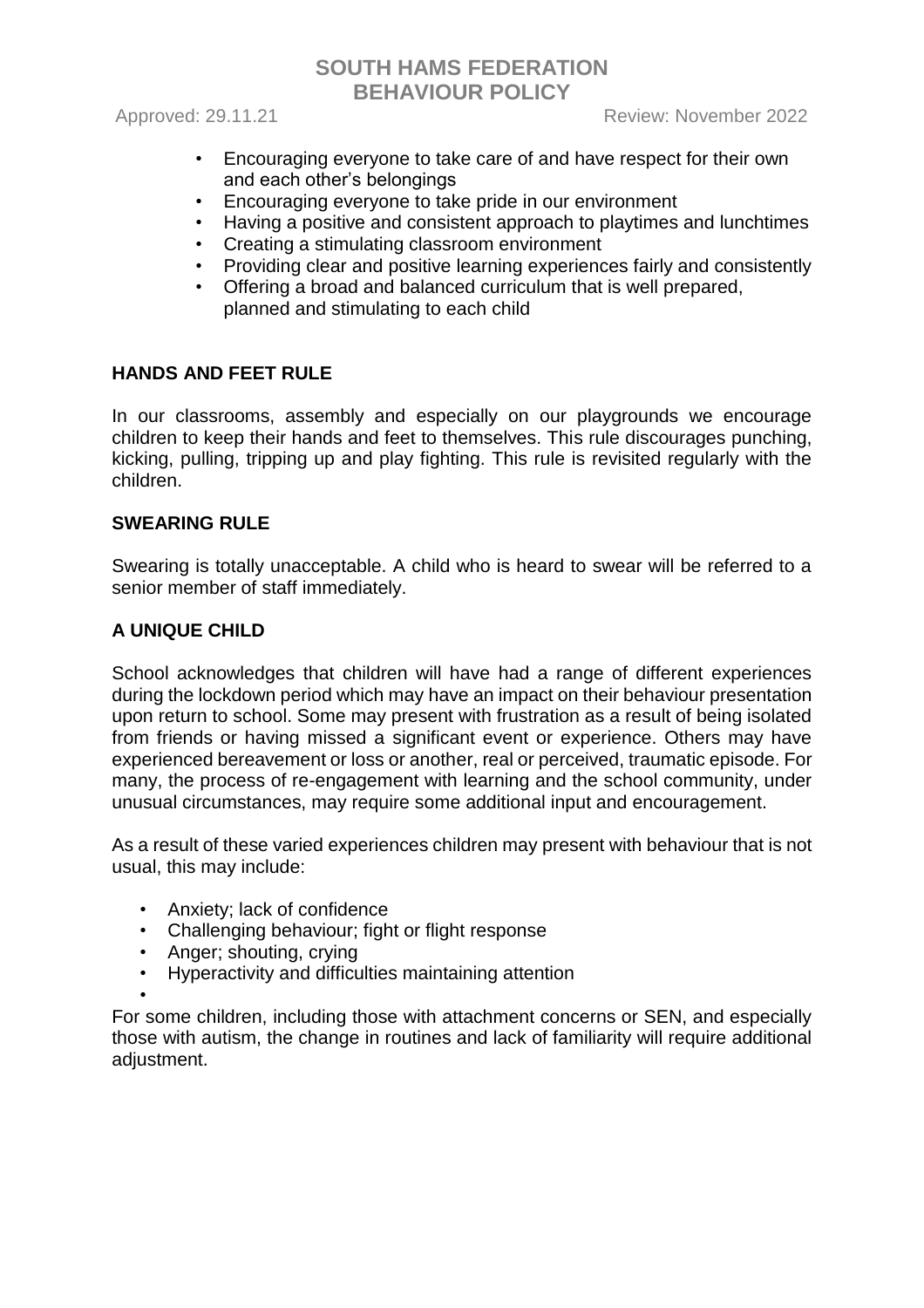School recognises that behaviour could be a sign that, for some individual children, there is an unfulfilled need and that the behaviour is communicating that there is a problem. The school will undertake an individual risk assessment for the child and use *reasonable endeavours* to make the necessary adjustments to reduce the stimulus that may be triggering the challenging response.

Children with SEN are recognised as being particularly vulnerable and therefore have an urgent need to be re-integrated back into school as soon as reasonably possible. School will work closely with parents to implement supportive strategies that will inform an appropriate response. If necessary school will seek external support from other agencies such as Educational Psychologists or Early Help. Risk assessments will be completed for children who have an EHCP.

| <b>Consistent</b><br><b>First</b><br><b>Calm Adult</b><br><b>Behaviour</b><br>for Best | Relentless<br><b>Routines</b><br><b>Attention</b><br>Conduct | <b>Scripting</b><br><b>Difficult</b><br><b>Conversations</b> | Restorative<br><b>Follow up</b> |
|----------------------------------------------------------------------------------------|--------------------------------------------------------------|--------------------------------------------------------------|---------------------------------|
|----------------------------------------------------------------------------------------|--------------------------------------------------------------|--------------------------------------------------------------|---------------------------------|

**Adult Behaviours** *"When the adults change, everything changes"* (Pivotal Education)

## **Consistent adult behaviour will lead to pupils consistently exceeding our expectations.**

## **We expect every adult to**:

- 1. **Be present to meet and greet** as they enter the class
- 2. Refer to '**Safe, Kind and Responsible'.**
- 3. **Model** positive behaviours and build relationships
- 4. **Plan** lessons that engage, challenge and meet the needs of all learners.
- 5. Use a **visible recognition** mechanism throughout every lesson (eg. Recognition boards).
- 6. Be **calm** and give 'take up time' when going through the steps. **Prevent**  before sanctions.
- 7. **Follow** up every time, retain ownership and engage in reflective dialogue with learners.
- 8. **Never ignore** or walk past learners who are behaving badly.

## **Middle leaders**

Middle leaders are expected to stand alongside colleagues to support, guide, model and show a unified consistency to the learners.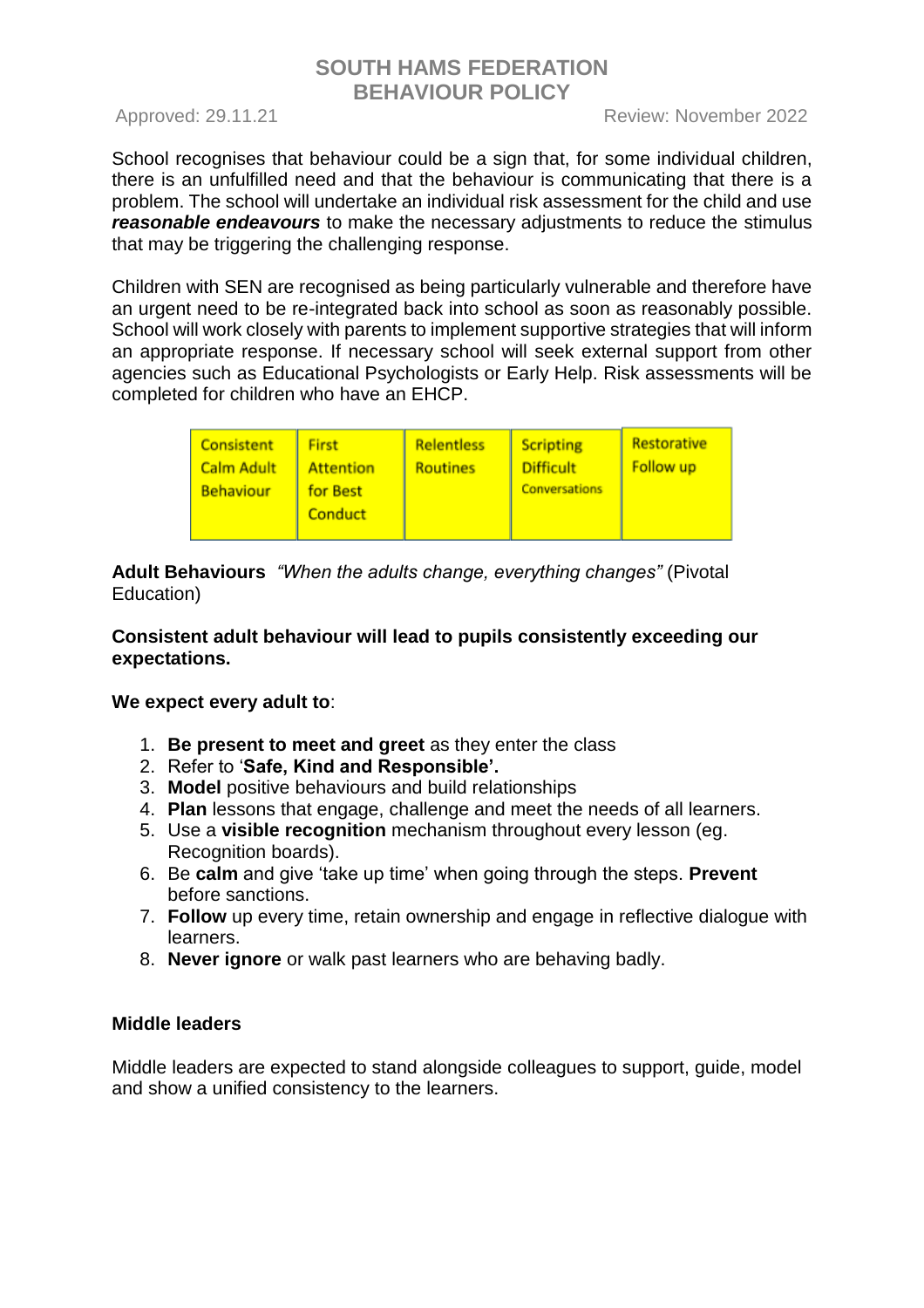### **Middle leaders will:**

- 1. **Meet and greet** learners at the beginning of the day.
- 2. Be a visible presence around school to encourage appropriate conduct.
- 3. **Support** staff in returning learners to learning by supporting staff in conversations.
- 4. Regularly **celebrate** staff and learners whose efforts go **above and beyond**  expectations.
- 5. Ensure staff training needs are identified and targeted.

### **Senior Leaders**

Senior leaders are expected to stand alongside colleagues to support, guide, model and show a unified consistency to the learners.

### **Senior leaders will:**

- 1. Take time to welcome learners at the start of the day.
- 2. Be a visible presence around the site and especially at transition times.
- 3. **Celebrate** staff, leaders and learners whose effort goes **above and beyond**  expectations.
- 4. Regularly share good practice.
- 5. Use behaviour data (CPOMS) to target and assess school wide behaviour policy and practice.
- 6. Regularly review provision for learners who fall beyond the range of written policies.

### **Students want teachers to:**

- 1. Give them a 'fresh start' every lesson
- 2. Help them learn and feel confident
- 3. Be just and fair
- 4. Have a sense of humour

## **Recognition and rewards for effort**

We recognise and reward learners who go '**over and above'** in the effort that they make with their learning.

At the South Hams Federation, we recognise that the use of praise in developing a positive atmosphere in the classroom cannot be underestimated and a quiet word of personal praise can be as effective as a larger, more public reward. It is the key to developing positive relationships, including with those learners who are hardest to reach.

Positive rewards include positive messages home for behaviour that is '**over and above.**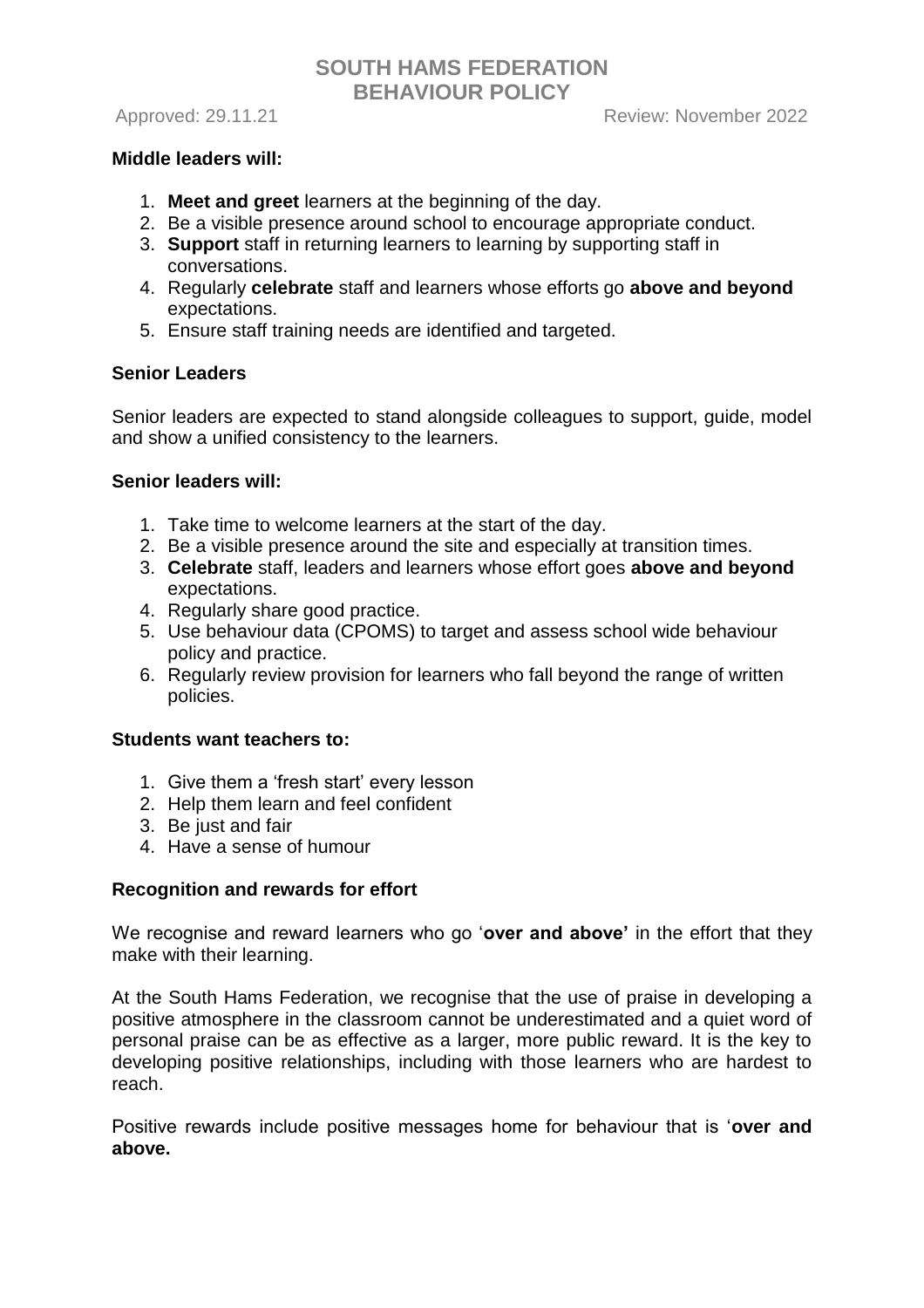Other rewards and recognition of achievement include, stickers, receiving star of the week, Headteacher's Awards and certificates.

## **Celebration Assembly (Star of the Week)**

Our celebration assembly is on a Friday, where one child from each class will be chosen as the Star **of the week**. The child will have consistently gone **"over and above"** in our school rules and values during the week. The children are selected at the beginning of the assembly and receive a certificate from the Head. They then take their place pride of place on "**the best seats in the house"** for the duration of the assembly.

## **Managing Behaviour**

Engagement with learning is always our primary aim at The South Hams Federation. For the vast majority of our learners a gentle reminder is all that is needed. Although there are some occasions when adults need to support children to manage their behaviour.

Praise the behaviour you want to see. All learners must be given 'take up time' in between steps. It is not possible to leap or accelerate steps for repeated low-level disruption.

### **Practical steps in managing and modifying poor behaviour**

Learners are held responsible for their behaviour. Staff will deal with behaviour without delegating. Staff will use the steps in behaviour for dealing with poor conduct. It is the aim that learners should be kept at steps 1 and 2 for as long as possible.

## **Sanctions steps & Steps Actions**

| The process: |
|--------------|

|    | <b>Steps</b>                                  | <b>Actions</b>                                                                                                                                                                                                                                                                                                                                                                                                                                             |
|----|-----------------------------------------------|------------------------------------------------------------------------------------------------------------------------------------------------------------------------------------------------------------------------------------------------------------------------------------------------------------------------------------------------------------------------------------------------------------------------------------------------------------|
|    | 1. Redirection/Reminder                       | A reminder of the rules, delivered privately wherever possible.<br>Gentle encouragement, a 'nudge' in the right direction. A reminder<br>of our three simple rules - Kind, Safe and Responsible<br>Repeat reminders if necessary. De-escalate and decelerate where<br>reasonable and possible and take the initiative to keep things at<br>this stage. Praise will be given if the learner is able to model good<br>behaviour as a result of the reminder. |
|    | 2. last chance                                | A verbal caution delivered privately, if possible, making the pupil<br>aware of their behaviour and clearly outlining the consequences if<br>they continue. Use the phrase, 'Think carefully about your next<br>step.' Give the pupil a final opportunity to engage. Offer a positive<br>choice to do so and refer to previous examples of good behaviour.                                                                                                 |
| 3. | 30-second script and<br>stay behind 2 minutes | If the pupil still does not engage, use the 30-second script. Give two<br>minutes for the child to engage with this before moving on.<br>Supportive actions may need to be put in place at this point i.e.<br>moving the child to another seat in the class                                                                                                                                                                                                |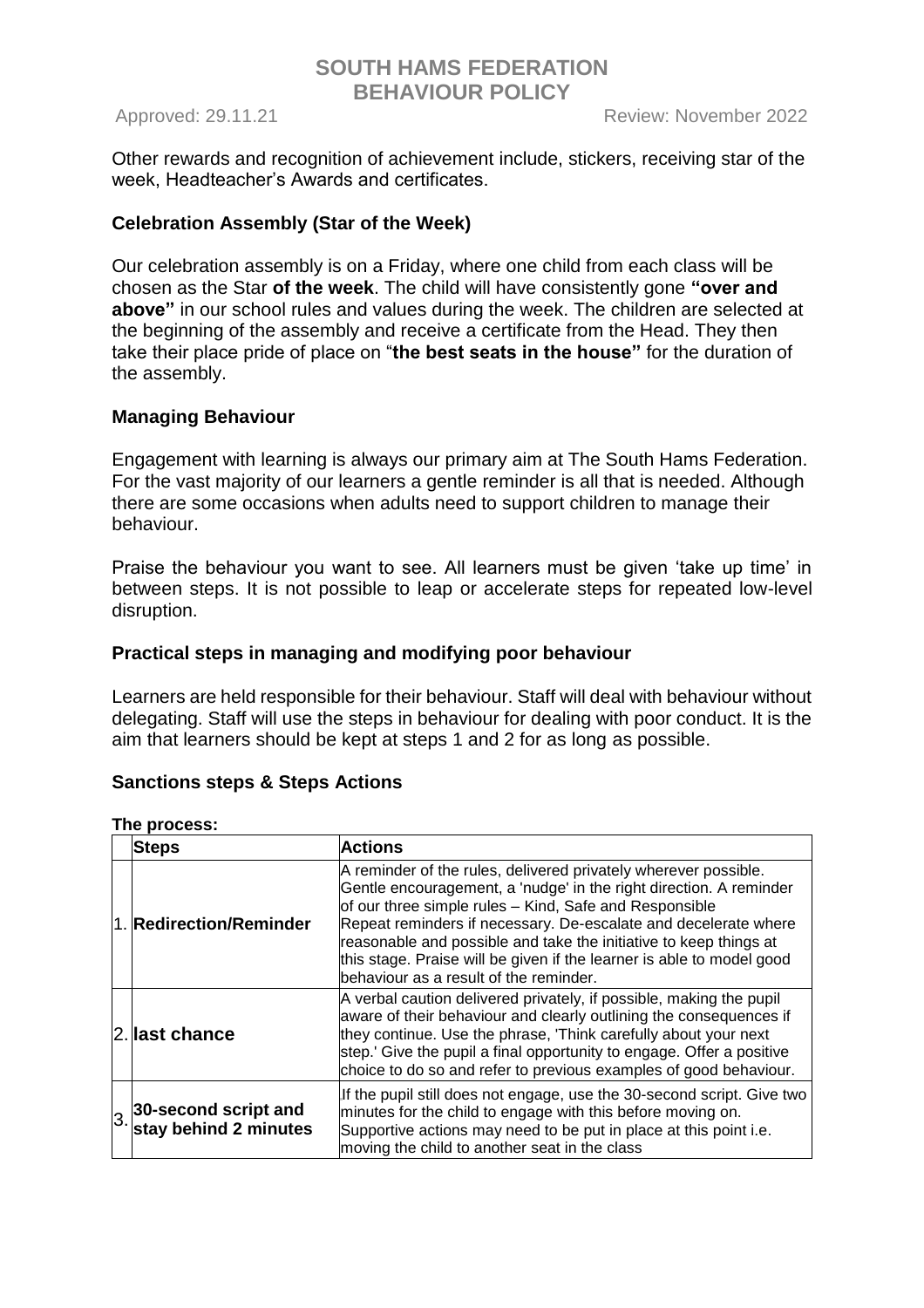Approved: 29.11.21 Review: November 2022

|  | 4. Time out/Cool off | This step is only needed if the child needs to calm down and<br>compose themselves. Time out might be a short time in another<br>class, in another quiet area of the school or a quiet area in the<br>classroom.                                                                                                                                                                                                                                                                |
|--|----------------------|---------------------------------------------------------------------------------------------------------------------------------------------------------------------------------------------------------------------------------------------------------------------------------------------------------------------------------------------------------------------------------------------------------------------------------------------------------------------------------|
|  |                      | (5 minutes after class for restorative conversation/10 minutes in<br>reflection time). This might be a quick chat or a more formal<br>restorative conversation during which the teacher may decide on a<br>5. Restorative conversation ogical, appropriate consequence for the child's actions. For<br>example, if the situation has resulted in significant learning time<br>being lost, the teacher may decide work should be taken home to<br>complete ('Pay it Back time'). |
|  | 6. Support step      | In more serious circumstances, for example aggressive or<br>threatening behaviour, the support step will be needed. This support<br>may be from SLT, Phase Leaders or another class teacher. This will<br>be specified on a personalised Relationships Plan for certain<br>children identified with behaviour as an additional support need.                                                                                                                                    |

## **Restorative Practice**

The South Hams Federation uses Restorative Practice to promote good behaviour and resolve unacceptable behaviour in a fair and consistent way. The restorative questions are displayed in every class room and aim to help children consider their actions, who was affected, how they can repair relationships and how they can make better choices in the future. Any form of humiliation or sarcasm is not acceptable. Every effort will be made to maintain safety and retain all children's access to learning. Efforts will be made to establish the truth of a situation and a 'cooling down' period may be advisable. However, issues must be addressed appropriately and promptly. Decisions regarding consequences must be considered, reasonable and not made on impulse. Where classroom behaviour is disruptive, teachers will apply the procedures from the steps detailed above.

## **Serious incidents**

Depending on the age of the children these incidents will be dealt with at the discretion of the school staff. All serious behaviour matters must be referred immediately to the Headteacher or SLT.

Such incidents could include:

- Fighting
- All forms of bullying
- Racist, sexist or homophobic comments Inappropriate name calling
- Using abusive/offensive language
- Physically striking adults
- Peer on peer Abuse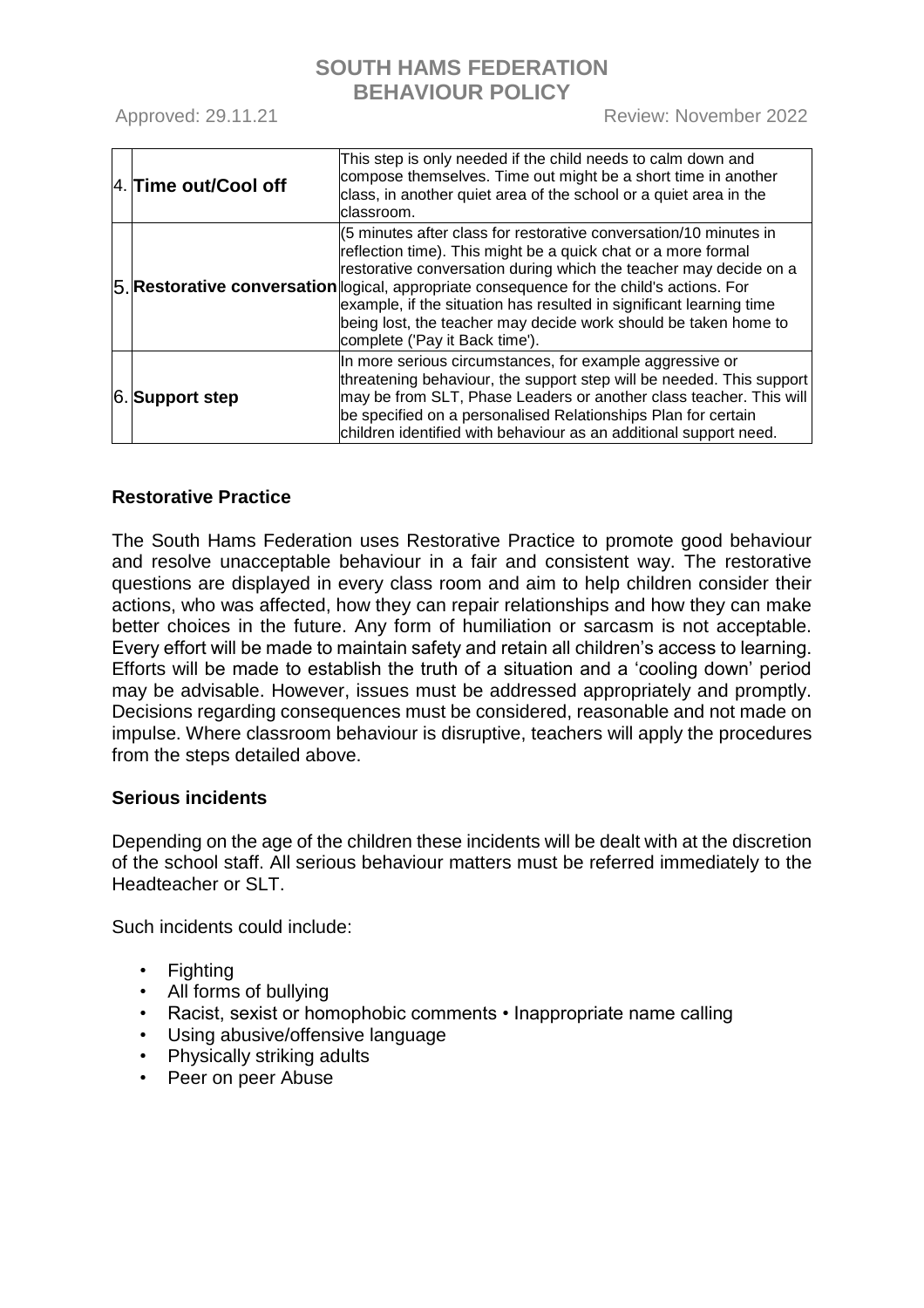Approved: 29.11.21 Review: November 2022

## **Exclusions Fixed Term Exclusions**

The South Hams federation believes that, in general, exclusions are not an effective means of moving behaviour forward. However, in order for children to achieve their maximum academic potential in the school they must feel safe from physical and verbal aggression and disruption. If a child seriously breaches the school's behaviour policy and if the pupil remaining in school would seriously harm the education or welfare of the pupil or others in the school, the Headteacher may take the decision to exclude for a fixed period. If this decision is taken, work will be set for the pupil to complete at home. Following fixed-term exclusion the pupil and parents meet the Headteacher to discuss the pupil's reintegration to school and the best way forward to support the child. Each day is a new day and where a child has transgressed it is expected that they will be welcomed and treated without any resentment when they return.

## **Permanent Exclusion**

The Secretary of State for Education feels that permanent exclusion should be seen as a last resort and that a school should be able to show that it has taken all reasonable steps to avoid exclusion (See Exclusion Regulations). The governors of The South Hams federation agree with this stance and all policies and procedures are in place to support inclusion of all pupils. Permanent exclusion should only occur when risk assessment indicates that to allow the child to remain in school would be seriously detrimental to the education or welfare of the pupil concerned, or to other pupils at the school.

## **Children with Social, Emotional and Mental Health Problems**

Children who exhibit behavioural problems will need to have a behavioural management support programme put in place – a Behaviour Support Plan (BSP). For some children it will be necessary to place them on the SEND list for social, emotional and mental health issues. In these cases, the Head/SENCo/SLT will be involved, as well as Parents/Carers. Strategies already listed will inevitably be used as well as other therapies as advised by outside agencies, and according to advice from the educational psychology service.

## **Reasonable Force**

At The South Hams Federation, we train key staff to hold children safely if it becomes necessary. This would only be done for safety reasons and for the shortest time possible. Staff only intervene physically to restrain children in order to prevent injury to a child, or if a child is in danger of hurting him/herself or others. Should this occasion arise children and staff will be given time to reflect and find a different way to deal with difficult situations in the future. The actions that we take are in line with government guidelines on the restraint of children. Records are kept and parents or carers are informed.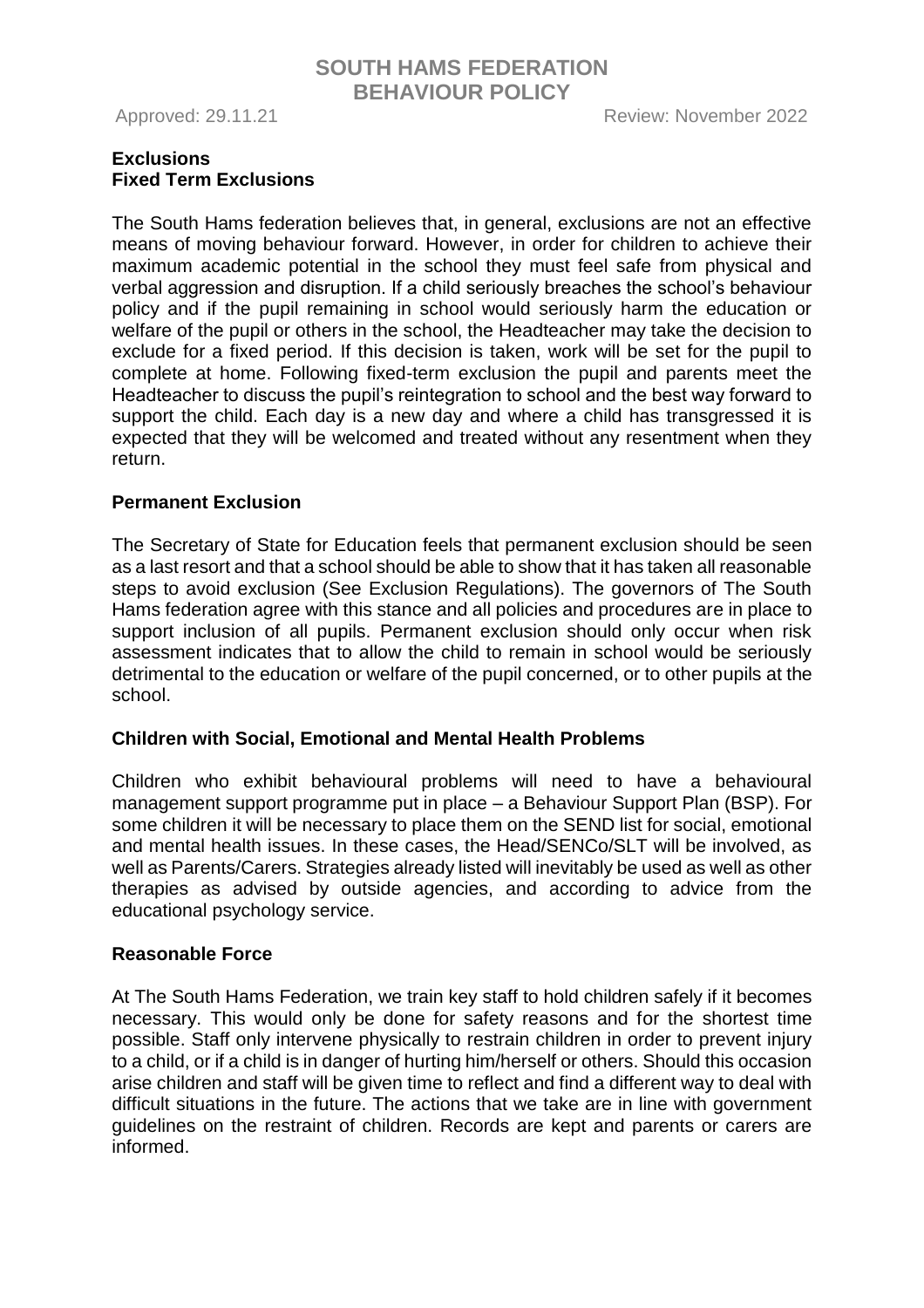### **Peer on Peer Abuse**

#### **What should schools be doing?**

Unfortunately, peer-on-peer abuse can and does happen in a whole range of settings that children attend. However, it often goes unseen. It might take place online, for example, or away from the school or setting. Therefore, training for professionals to help them recognise the signs, and know what to do, is essential.

For schools, there's detailed Department for Education [advice](https://www.gov.uk/government/publications/sexual-violence-and-sexual-harassment-between-children-in-schools-and-colleges) on what to do if a child is sexually harassed or experiences sexual violence. This expands on the principles set out in the statutory guidance ['Keeping children safe in education'.](https://www.gov.uk/government/publications/keeping-children-safe-in-education--2)

We expect all our staff to be familiar with this guidance and to apply it. Staff should understand child protection policies and use them: there's no point to a policy that is not put into action. It should be clear that peer-on-peer abuse will never be accepted or dismissed as 'children being children'.

We expect all staff to know what to do if they come across, or are worried about, peeron-peer abuse. They should know who to speak to and what action to take to make sure children are safe.

#### **How do we understand what peer-on-peer abuse is?**

Peer-on-peer abuse is most likely to include, but may not be limited to:

- Bullying (including cyberbullying, prejudice-based and discriminatory bullying)
- Physical abuse such as hitting, kicking, shaking, biting, hair pulling or otherwise causing physical harm (this may include an online element, which facilitates, threatens and/or encourages physical abuse)
- Emotional abuse- on or off line
- Abuse in intimate relationships between peers
- Sexual violence and sexual harassment
- Causing someone to engage in sexual activity without consent
- Upskirting, which typically involves taking a picture under a person's clothing without their permission, to obtain sexual gratification or cause the victim humiliation, distress or alarm
- Consensual and non-consensual sharing of nude and semi-nude images and/or videos (also known as sexting or youth produced sexual imagery)
- Initiation/hazing type violence and rituals, which could include activities involving harassment, abuse or humiliation used as a way of initiating a person into a group, and may also include an online element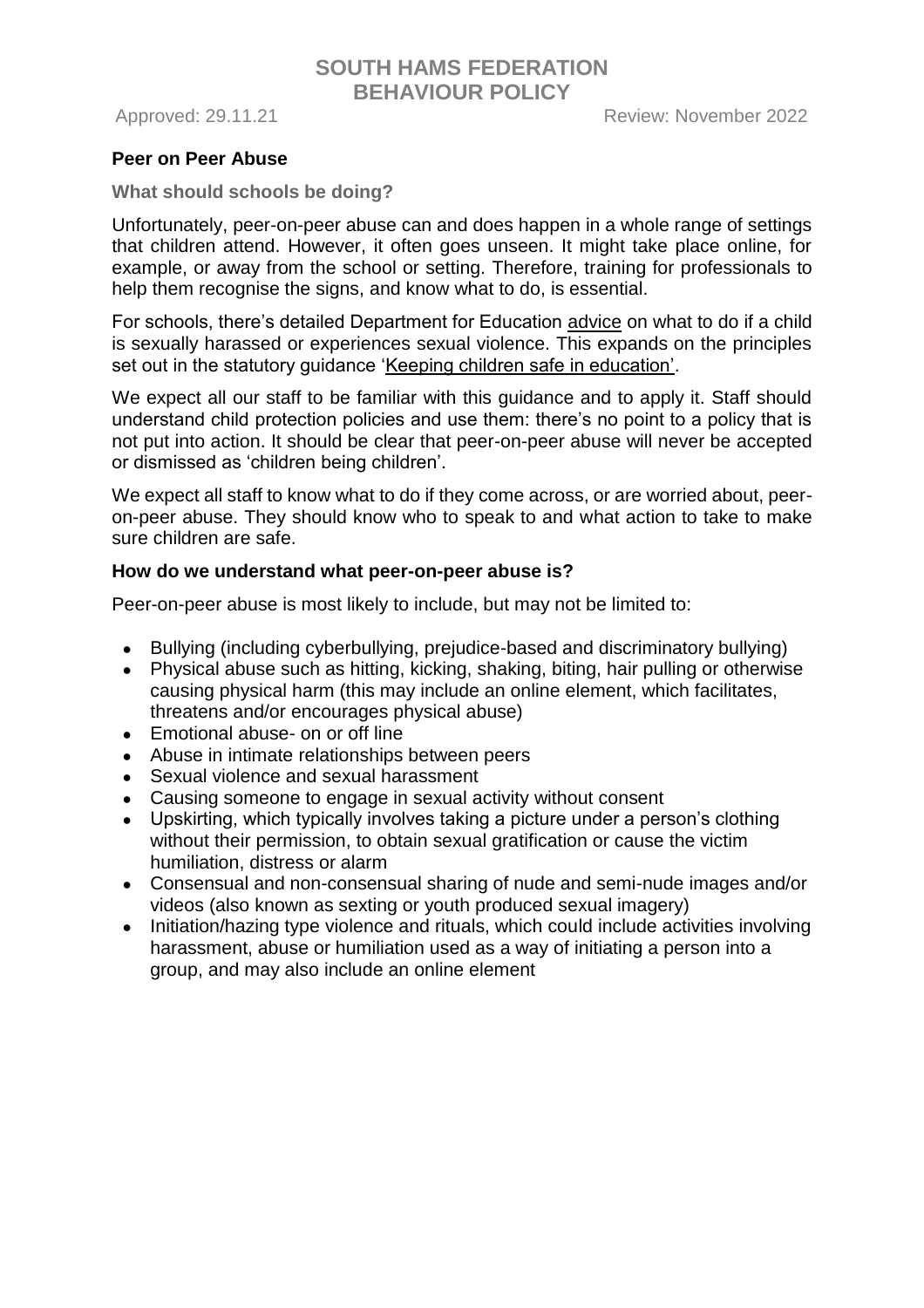### **What is Peer-on peer sexual abuse?**

This can take many forms, such as:

- Abuse in intimate personal relationships between peers
- Upskirting, which involves taking a picture under a person's clothing without their permission to obtain sexual gratification or cause the victim humiliation, distress or alarm
- Sexting, which covers both consensual and non-consensual sharing of nude and semi-nude images and/or videos
- Causing someone to engage in sexual activity without consent, such as forcing them to strip, touch themselves sexually or engage in sexual activity with a third party

### **What is sexual violence?**

This means rape, assault by penetration, or sexual assault (intentional sexual touching).

### **What is sexual harassment?**

This means unwanted conduct of a sexual nature – such as sexual comments, sexual jokes or taunting, physical behaviour like interfering with clothes, or online harassment such as sexting.

### **How do we provide appropriate training and regularly update staff?**

All our staff need to maintain an attitude of 'it could happen here'. They address inappropriate behaviour's as soon as they happen, helping to prevent abusive/violent behaviour further down the line. Victims will be listened to and reports will be taken seriously.

It's vital our staff know and can identify peer-on-peer abuse early to prevent it from escalating. We provide staff with regularly updated and appropriate safeguarding training that enables them to understand:

- Their role in preventing peer-on-peer abuse
- How to identify the indicators of abuse
- What to do if they have a concern about a child
- How to respond to a report of abuse
- $\bullet$  How to offer support to the victim(s) and alleged perpetrator(s)
- Where to go if they need support
- That children can abuse other children inside and outside of school, as well as online, and that online abuse can take the form of:
	- o Abusive, harassing and misogynistic messages
	- o Non-consensual sharing of indecent nude and semi-nude images and/or videos, especially around chat groups
	- $\circ$  Sharing of abusive images and pornography to those who don't want to receive such content
- That they need to maintain an attitude of 'it could happen here'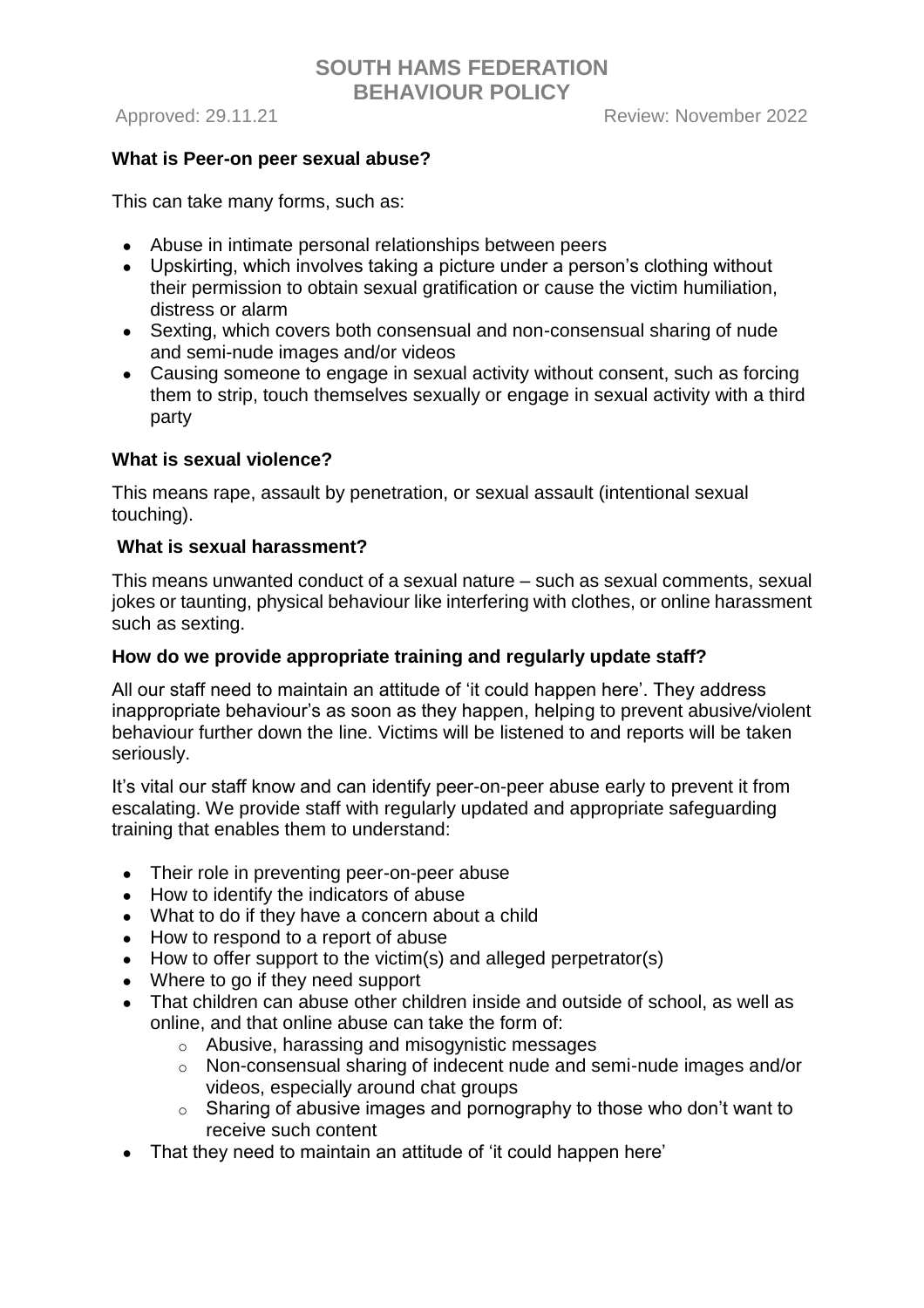- That even if there are no reports in your school, it doesn't mean it's not happening
- The importance of challenging inappropriate and abusive behaviour (see more on this below)
- That girls are more likely to be victims and boys are more likely to be perpetrators

## **How do we report abuse?**

If we are dealing with an allegation of peer-on-peer abuse, we follow our Safeguarding school policy and report incidents internally using CPOMS

Some of our 3 safeguarding partners are:

- DCC Children's Social Care
- DCC Early Help Team
- Police Community Support Liaison Officer (PCSO)

### **How does our curriculum make sure children are taught about safeguarding, including how to stay safe online?**

Our PHSE/RSE curriculum tackles (in an age-appropriate and inclusive way) issues such as:

- Healthy and respectful relationships
- What respectful behaviour looks like
- Consent
- Gender roles, stereotyping and equality
- Body confidence and self-esteem
- Prejudiced behaviour
- Sexual violence and sexual harassment
- Cyber-bullying
- Sexting
- Peer pressure
- Self-esteem

The National Society for the Prevention of Cruelty to Children (NSPCC) has a range of [safeguarding teaching resources](https://learning.nspcc.org.uk/safeguarding-child-protection-schools/teaching-resources-lesson-plans/) including lesson plans on personal safety, healthy relationships and online bullying. Its ['Speak out Stay safe' programme](https://learning.nspcc.org.uk/services/speak-out-stay-safe) also includes interactive assemblies and workshops on safeguarding for pupils in KS1 and KS2.

#### **How can we support our pupils to feel confident to report abuse?**

We have robust systems in place for pupils to confidently report abuse, sexual violence and sexual harassment. Child friendly posters are in prominent places to remind children who they can talk to.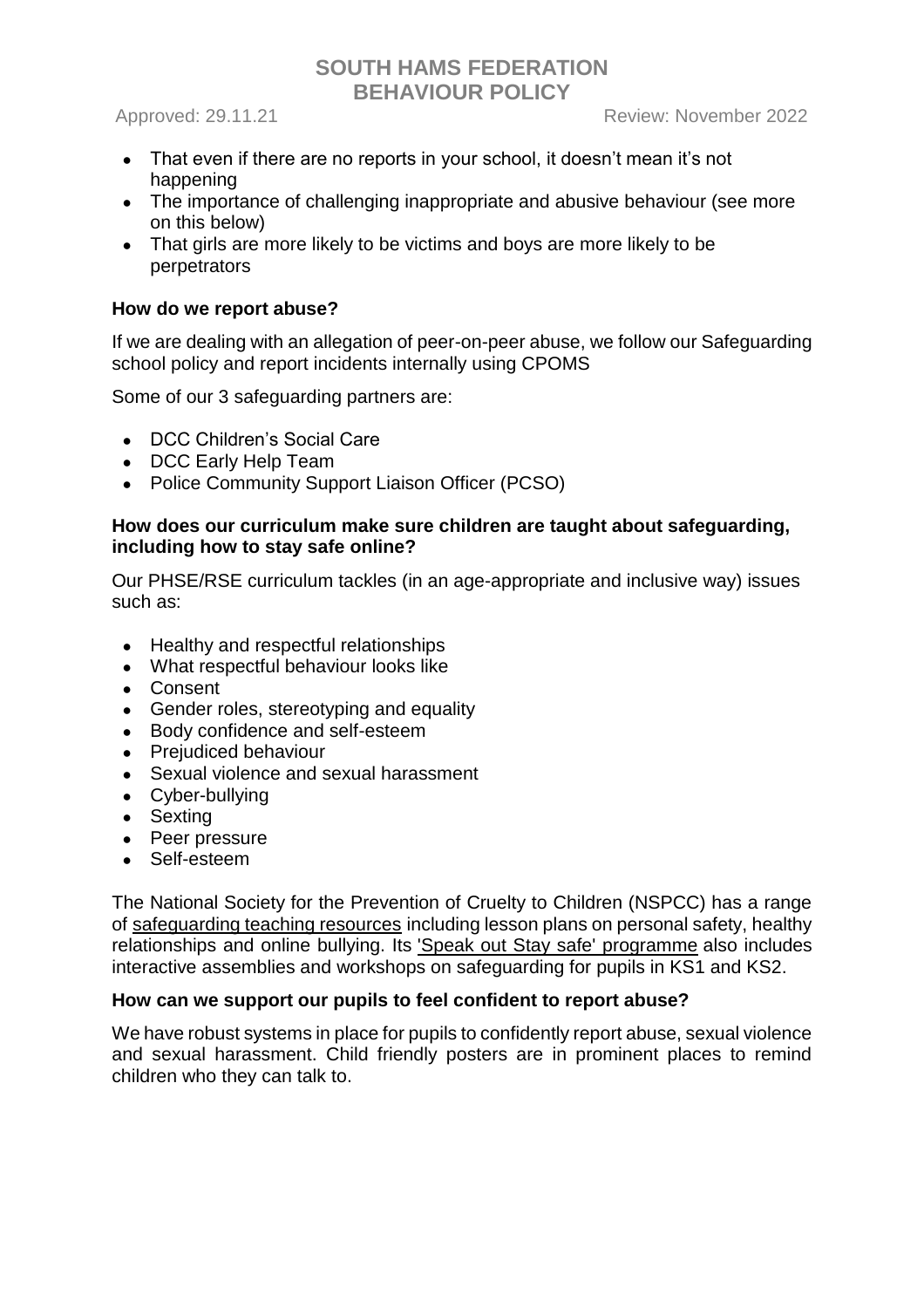Our children know that we treat their concerns seriously and that they can safely express their views and give feedback. Our Safeguarding Team have a highly visible and active presence within the school. They will make children aware of the processes of how any report can be reported and consequently handled, including when they have a concern about a friend or a peer.

### **Other organisations/ agencies we may work with?**

Peer-on-peer abuse incidents and/or inappropriate behaviours can be associated with factors outside of the school. We consider the context when preventing and dealing with such incidents.

For example, when tackling violence it's important to we:

- Understand the problems that young people are facing both in school and in their local community
- Consider possible avenues of support
- Work with local partners (who may have valuable information, resources or expertise).
- Specialist organisations to support training staff, teaching children and/or providing them with support, such as NSPCC, the Brook traffic light tool